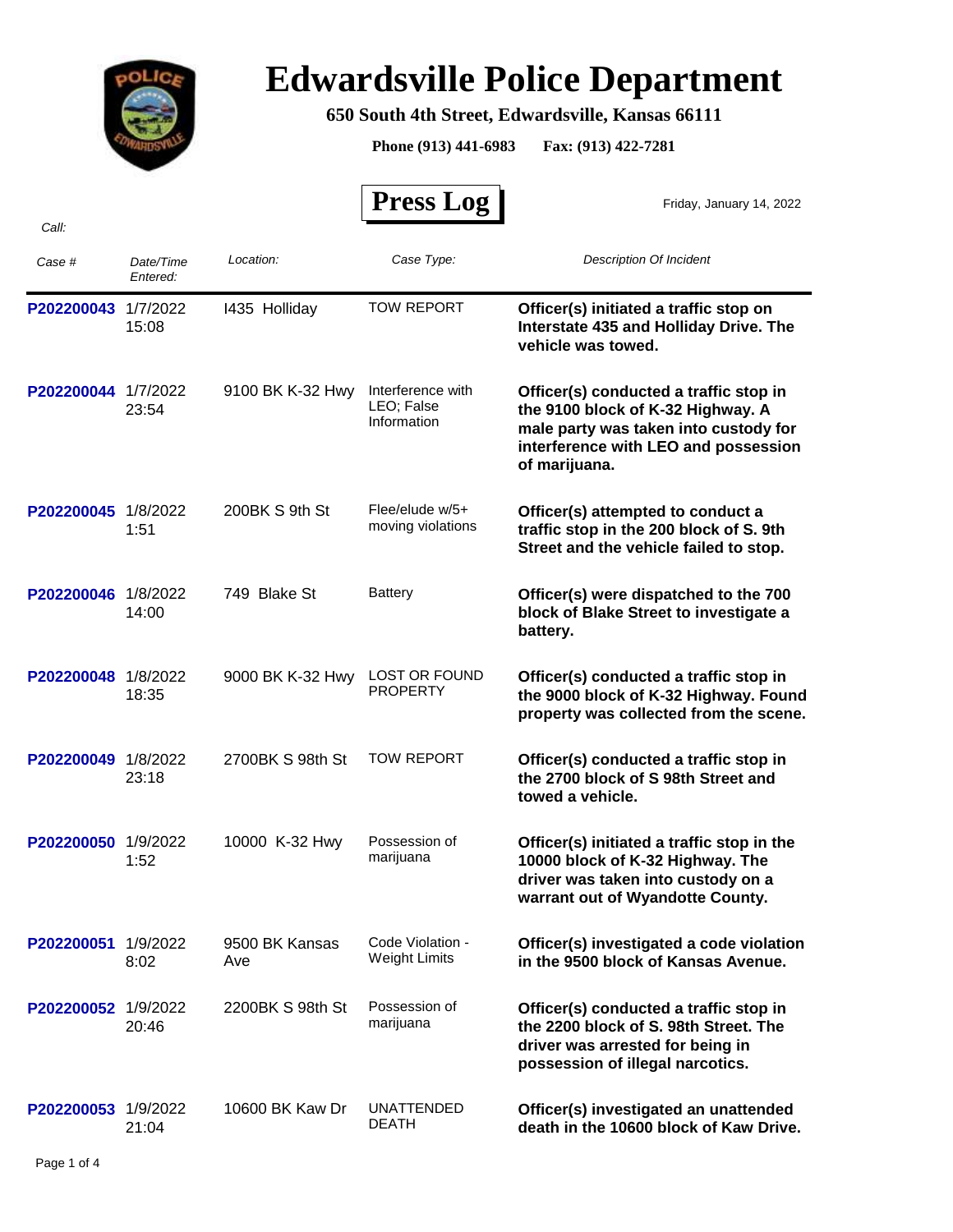| Case #               | Date/Time<br>Entered: | Location:                        | Case Type:                                    | <b>Description Of Incident</b>                                                                                                                    |
|----------------------|-----------------------|----------------------------------|-----------------------------------------------|---------------------------------------------------------------------------------------------------------------------------------------------------|
| P202200054 1/10/2022 | 4:59                  | 10000 Woodend<br>Rd              | <b>TOW REPORT</b>                             | Officer(s) conducted a traffic stop in<br>the 10000 block of Woodend Road and<br>towed a vehicle.                                                 |
| P202200055 1/10/2022 | 8:30                  | 2015 S 101st Ter                 | <b>SUSPICIOUS</b><br><b>PERSON</b>            | Officer(s) were dispatched to the 2000<br>block of 101st Terrace to investigate a<br>suspicious person call.                                      |
| P202200056 1/10/2022 | 10:49                 | 9300 BK Kansas<br>Ave            | Fleeing and Eluding                           | Officer(s) attempted to conduct a<br>traffic stop in the 9300 block of Kansas<br>Avenue. The vehicle fled from the<br>scene.                      |
| P202200057           | 1/10/2022<br>13:29    | 10000 Kansas Ave                 | Possession of<br>marijuana                    | Officer(s) conducted a traffic stop at S.<br>100th Street and Kansas Ave. The<br>driver was arrested for possession of<br>a controlled substance. |
| P202200058 1/10/2022 | 13:30                 | 501 S 4th S                      | Code Violation -<br><b>Environmental Code</b> | The CSO investigated prohibited<br>conditions in the 500 Block of South<br>4th Street.                                                            |
| P202200059           | 1/10/2022<br>12:40    | 206 S 102nd St                   | Code Violation -<br>Inoperable Vehicle        | The CSO inspected prohibited<br>conditions in the 200 Block of South<br>102nd Street.                                                             |
| P202200060           | 1/10/2022<br>13:10    | 30 S 102nd St                    | Code Violation -<br>Environmental Code        | The CSO inspected prohibited<br>conditions in the 100 Block of South<br>102nd Street.                                                             |
| P202200061           | 1/10/2022<br>16:39    | 1435 K-32 Hwy                    | <b>Accident Report</b>                        | Officer(s) investiagted a non-injury<br>accident on the Interstate 435<br>northbound off ramp to K-32 Highway.                                    |
| P202200062 1/10/2022 | 19:01                 | 10512 Shelton Ave Missing Person |                                               | Officer(s) were dispatched to the<br>10500 block of Shelton Avenue for a<br>missing person report.                                                |
| P202200063 1/10/2022 | 23:41                 | 9911 Woodend Rd INFORMATION      | REPORT - Trespass<br>Warning                  | Officer(s) were dispatched to the 9900<br>block of Woodend Road to investigate<br>criminal trespassing.                                           |
| P202200064 1/11/2022 | 10:20                 | 1440 S 104th St                  | Code Violation -<br><b>Environmental Code</b> | The CSO inspected prohibited<br>conditions in the 1400 Block of South<br>104th Street.                                                            |

*Call:*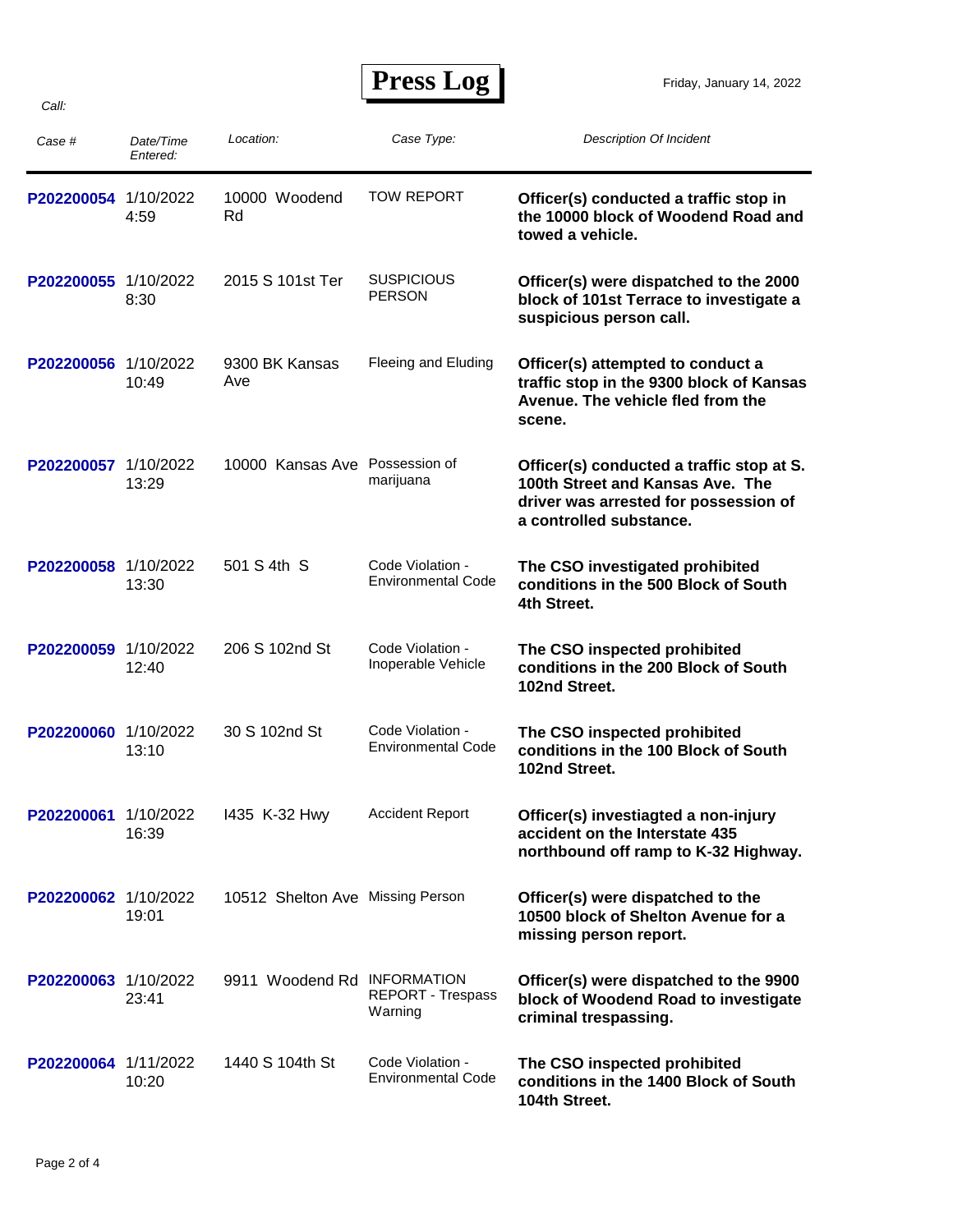## **Press Log**

| Case #               | Date/Time<br>Entered: | Location:                            | Case Type:                                          | <b>Description Of Incident</b>                                                                                                                                                     |
|----------------------|-----------------------|--------------------------------------|-----------------------------------------------------|------------------------------------------------------------------------------------------------------------------------------------------------------------------------------------|
| P202200065 1/11/2022 | 14:51                 | 501 S 4th St APT<br>C4               | Crim damage to prop;<br>Without consent <<br>\$1000 | Officer(s) were dispatched to the 500<br>block of S. 4th Street to investigate an<br>armed disturbance. A male party was<br>taken into custody for criminal<br>damage to property. |
| P202200066 1/12/2022 | 2:20                  | 9100 BK Woodend Warrant Arrest<br>Rd |                                                     | Officer(s) conducted a traffic stop in<br>the 9100 block of Woodend Road. The<br>driver was found to have a warrant<br>and was arrested.                                           |
| P202200067 1/12/2022 | 2:20                  | 9100 BK Woodend<br>Rd                | Drive While<br>Suspended (a) (1)                    | Officer(s) conducted a traffic stop in<br>the 9100 block of Woodend Road, the<br>driver was found to be driving on a<br>suspended license and arrested.                            |
| P202200068 1/12/2022 | 8:15                  | 650 S 4th St                         | <b>Warrant Arrest</b>                               | Officer(s) served an Edwardsville<br>warrant.                                                                                                                                      |
| P202200069           | 1/12/2022<br>10:19    | 33 N 102nd St                        | Code Violation -<br><b>Environmental Code</b>       | The CSO inspected prohibited<br>conditions in the 100 Block of North<br>102nd Street.                                                                                              |
| P202200070           | 1/12/2022<br>9:30     | 505 Blake St                         | Code Violation -<br><b>Environmental Code</b>       | The CSO inspected prohibited<br>conditions in the 500 Block of Blake<br>Street.                                                                                                    |
| P202200071           | 1/12/2022<br>10:28    | 45 N 102nd St                        | Code Violation -                                    | The CSO inspected prohibited<br>conditions in the 100 Block of North<br>102nd Street.                                                                                              |
| P202200072 1/12/2022 | 13:30                 | S 2ND Beach St                       | Code Violation -                                    | Officer(s) investigated a code violation<br>at S. 2nd Street and Beach Street.                                                                                                     |
| P202200073 1/12/2022 | 14:00                 | 10200 BK Swartz<br>Rd                | ANIMAL CALL (AT<br>LARGE, BITE)                     | The CSO responded to a reported<br>animal bite call in the 10200 Block of<br><b>Swartz Road.</b>                                                                                   |
| P202200074 1/12/2022 | 14:41                 | 751 Blake St                         | <b>INFORMATION</b><br>REPORT - Trespass<br>Warning  | Officer(s) were dispatched to the 700<br>block of Blake Street to investigate a<br>criminal trespass.                                                                              |
| P202200075 1/12/2022 | 16:27                 | 500 BK Blake St                      | DUI; blood or breath<br>.08 or higher               | Officer(s) conducted a traffic stop in<br>the 500 block of Blake Street and<br>arrested the driver for DUI.                                                                        |

*Call:*